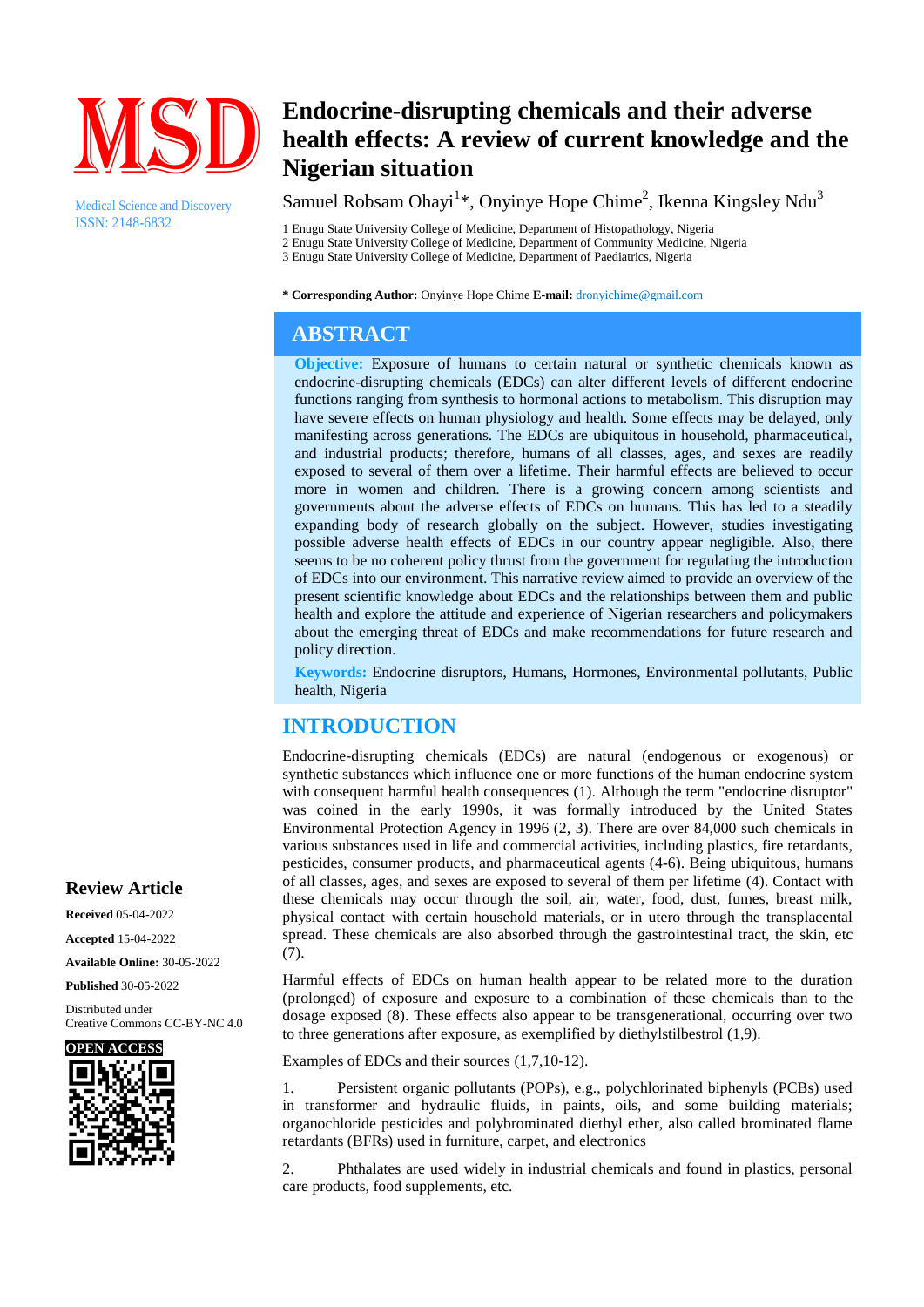- 3. Bisphenol A (BPA) found in plastics, epoxy resins, and thermal papers
- 4. Dioxin is a by-product of smelting, chlorine bleaching of paper, and chlorinated herbicide production
- 5. Parabens found in personal care products, pharmaceutical products, and food preservatives
- 6. Atrazine found in herbicides
- 7. Pyrethroids are found in contaminated water, soil and food.

EDCs disrupt the endocrine system by direct and indirect mechanisms that target different levels of the hypothalamicpituitary-gonadal/thyroid/adrenal pathways. These disruptive effects include acting as hormone receptor agonists or antagonists, alteration of receptor expression, signal transduction, hormone synthesis, transport, storage, metabolism, and elimination of natural hormones from the body and causing epigenetic changes in DNA (2,3,13,14). The disruption of these hormones responsible for maintaining homeostasis, reproduction, development, and behavior may eventually result in harmful effects (1). There is growing concern among scientists, doctors, and governments about potential links between exposure to EDCs and various diseases resulting in different scientific bodies promoting the idea and warning that EDCs can have adverse health impacts (14). However, studies investigating possible adverse health effects of EDCs and the policy thrust about them in our society appear negligible.

This narrative review aimed to provide an overview of the present scientific knowledge about EDCs and the relationships between them and various human diseases and explore the attitude and experience of Nigerian researchers and policymakers about the emerging threat of EDCs and make recommendations for future research and policy direction.

#### **Effects of EDCs on human health**

The ability to reproduce and develop is directly related to an individual's endocrine system (1). Human health is under threat with the high prevalence of EDCs in the environment and the surge in the development of many endocrine-related disorders (15). Their resemblance to natural hormones enables them to mimic the actions of these natural substances in the body (16). For instance, while endogenous hormones bind to specific receptors to perform their endocrine functions, these EDCs disturb hormonal balance by activating or inactivating hormone receptors, thereby negatively affecting human development and health (14).

Humans are exposed to a wide array of these chemicals found in everyday products in their daily activities (14). Consequently, it is difficult to determine the total impact exposure to EDCs has on humans. However, scientific reviews and reports have documented impacts on reproduction (infertility, cancers, malformations), thyroid function, body metabolism and obesity, insulin and glucose homeostasis, and neurodevelopment (15). Also, exposure to these substances can occur without producing visible symptoms of any disease or with harmful effects manifesting at later ages and do not manifest in some people (3). The period in life when exposure to these chemicals occurs significantly affects the severity of its effect (3). Research has shown that developing fetuses and neonates are the most vulnerable to endocrine disruption. The EDCs may pose the greatest risk when organs and neural systems develop (3). Also, exposure during these early formative periods confers the risk of adverse health effects that may last throughout a lifetime (5). Women and children are at the most significant risk of this public and environmental health hazard. These chemicals damage the anatomy and physiology of the female reproductive organs while children are in the rapid growth phase (3).

Over the last few years, some EDCs, otherwise known as obesogens, have had detrimental effects on the action of insulin, promoting weight gain and increasing the risk of type II diabetes.(3) Exposure to several toxicants like PCBs, OCPs, dioxins, BPA, and phthalates has been linked to the development of diabetes and related metabolic disorders (3). A relationship has also been established between the incidence of diabetes mellitus and chronic exposure to moderate and high  $(\geq 150\mu g$  As/l) inorganic arsenic (17). These exposures result in dysregulation of glucose homeostasis through insulin resistance and impaired glucose uptake (17). Apart from this endocrine toxicity, arsenic has been associated with cardiovascular diseases, skin and bladder cancer, stroke, and neurological effects (19).

In various studies, several exogenous agents were found to have metabolic, oestrogenic, anti-oestrogenic, and androgenic effects (3). Organochlorine pesticides (OCPs), due to their lipophilic nature and bioaccumulation potential, pose the greatest risk as EDCs in the environment (3). Reproductive toxicity resulting from the actions of one of the OCPs, dichlorodiphenyltrichloroethane (DDT), on folliclestimulating hormone, oestrogen, and androgen receptors includes increased risk of infertility in both sexes, reproductive tract cancer in women, prostate and testicular cancer in men, menstrual disorders in women, low libido, early or delayed puberty in children and congenital disabilities of reproductive organs (3,14).

The EDCs such as BPA, phenols, and phthalates have been associated with premature births, miscarriages, and fetal developmental abnormalities in humans (3). The effects of exposure to diethylstilbestrol have been found to be trans and multigenerational, being seen in the children and grandchildren of exposed mothers (19). These effects include neuro-developmental disorders such as attentiondeficit/hyperactivity disorder in children resulting in poor quality of life, low educational capacity, increased risk of obesity, poor morbidity and mortality health indicators, and even premature death in adulthood. This drug has also been linked to vaginal adenocarcinomas in female children of exposed females and hypospadias (abnormal opening of the urethra) in the grandsons and delayed menstrual regularity in their granddaughters (19).

Several EDCs such as propanil, triclosan, phenols, and phthalates impact the formation, function, and longevity of immune cells (4). The immature immune system is more vulnerable to EDCs (4). Maternal exposure to perfluorinated alkylate substances (PFASs) may produce immunotoxic effects in the child during the early developmental period (20). The PFASs are eliminated through breast milk; hence breast milk remains a major source of exposure in childhood. A prospective study among children 18 months to 5 years whose mothers were exposed to PFAS before birth shows an inverse association between prenatal exposure to PFAS and the serum vaccine-induced antibody concentrations against tetanus and diphtheria, resulting in diminished vaccination response (20). Similarly, a study by Dalsager et al. revealed a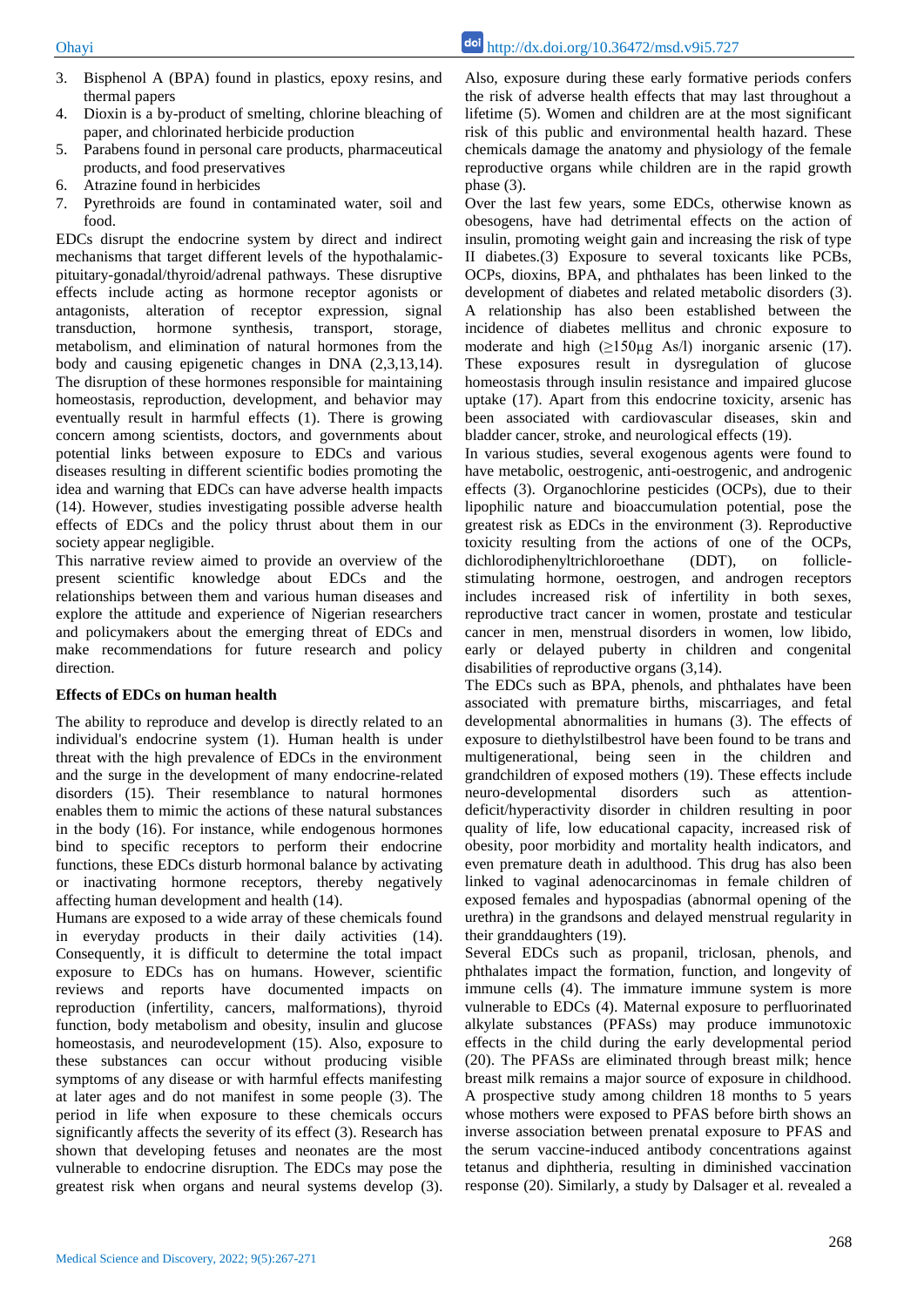higher incidence of high fever in children whose mothers' serum PFAS concentrations were elevated in early pregnancy  $(21)$ .

Polychlorinated biphenyls (PCBs), one of the organochlorine pollutants that persist for a long time in the environment, have been reported to have neurotoxic, hepatotoxic, nephrotoxic, immunotoxic, carcinogenic, and cytotoxic effects in various human studies (3). Neuro-developmental deficits have been reported in neonates, infants, and school children exposed to PCBs (22). The PCBs have been shown to produce neurotoxic effects by activating the human thyroid hormone receptor transcription, resulting in the reduction of serum thyroid hormone levels. This interferes with the ability of the thyroid hormone to control neural development in growing children (22)

Lavender oil and tea tree oil, widely used oils, have been reported to potentially act as EDCs in girls and boys (23). These oils demonstrate estrogenic and anti-androgenic properties resulting in prepubertal disorders in adolescents. In boys, cases of abnormal breast development (prepubertal gynecomastia) following the use of these essential oil products have been recorded (24). In girls, premature breast development was observed (23). These abnormal breast growths disappeared with the discontinuation of these hygiene products.

#### **The Nigerian situation**

Several researchers have made efforts to study the impact of EDCs in Nigeria and bring attention to their adverse effects on the environment and the human population (25-27). However, a lot more needs to be done because the scope of the problem is not fully appreciated, or worse still, the existence of this public health concern remains unrecognized. Nigeria lacks the structures and policies needed to support the comprehensive studies that could provide the scientific basis to develop strategies for the necessary public health interventions (28).

Currently, Nigeria is making rapid progress in information and communication technology (ICT). Consequently, it has become Africa's most significant electrical and electronic waste (e-waste) dumping ground (26). These e-waste products contain EDCs harmful to humans and pose environmental hazards. (29,30). Nigeria has had an unfortunate history with the transboundary movement of hazardous wastes. Examples include the dumping in June 1988 of over 3,500 tonnes of toxic/harmful wastes originating from Italy in Koko, Delta State, and the massive shipment of container loads of e-waste into Nigeria in 2010 (31). Consequently, the Federal Government enacted the Harmful Waste Act (HWA) in 1988 and the adoption of the National Environmental (Electrical/Electronics Sector) Regulations in 2011.(31,32) However, the effectiveness of these regulatory laws is doubtful, as the importation of e-waste in Nigeria is still thriving (31).

Cosmetic products used by Black women and children have been demonstrated to contain EDCs associated with higher rates of diabetes, obesity, pre-term births, fibroids, early menarche, cancers, and infertility (33-36). In Nigeria, women have greater use of cosmetics and personal care products (PCPs) when compared with men (37). Therefore most of the adverse effects may predominantly affect this population and developing fetuses or infants at lower exposures (37). The government agency responsible for regulating cosmetic

products and certifying them safe and of good quality is the National Agency for Food and Drugs Administration and Control (NAFDAC) (38). However, despite all the agency's efforts, illicit trade in these cosmetic products still persists, hence the request that the National Assembly pass the Counterfeit Medical Product Bill to strengthen the war against offenders in the country (39).

There are many methods for waste disposal and management in Nigeria. However, the common waste disposal methods remain primitive and include open dumping, open burning, incineration, unregulated landfills, composting, and dumping into drain channels, streams, and rivers (40). These methods have raised concerns about leaching into the environment and endocrine-disrupting activities in wildlife and humans (41). Unfortunately, Nigeria has not invested adequately in modern waste management technologies such as recycling facilities or plants (40). Most public waste management agencies are poorly funded, understaffed and ill-equipped. However, a significant challenge for protecting and promoting a healthy environment favorable to life in Nigeria is that the constitution has rendered the constitutional provisions impossible to implement (40). In addition, Nigeria has failed to demonstrate the political will needed to amend the constitution in line with international standards flowing from the ratification of the African Charter (40).

Electrical and electronic waste, cosmetic products, and unregulated waste disposal, amongst many others, remain known sources of endocrine-disrupting chemicals (EDCs) and other hazardous substances in Nigeria and other LMICs. It may be argued that there is increased exposure to EDCs in Nigeria based on our records of poor legislation, ineffective regulation, and weak implementation. In 2011, South Africa became the first African country to regulate a substance as an EDC when it prohibited the use of infant feeding bottles containing Bisphenol A (BPA) (28). Unfortunately, the dumping of BPA baby bottles still occurs in Cameroon and Nigeria (42).

An African Conference on Health Effects of EDCs in South Africa recommended actions to reduce exposure to EDCs. These include the following: provision of appropriate training and education programs for individuals who use chemicals and products containing them; adoption of the precautionary principle; establishment of comprehensive biomonitoring programs; funding of additional epidemiology studies, including establishment of African birth cohorts; and increasing research on the impacts of EDCs on Africa's unique wildlife populations (28). These recommendations need serious consideration to help create awareness of the extent and seriousness of the EDCs in our environment and the need for practical, community-based interventions.

## **CONCLUSION**

Since no comprehensive list of EDCs exists worldwide, there is a need for Nigerian researchers to design means of identifying EDCs present in our environment to define strategies to reduce or prevent their exposures and adverse health effects. We recommend further research to determine the scope of the problem of EDCs, especially their prevalence in our country. Infertility is increasing in Nigeria, and there's also an emerging trend of early puberty, especially in girls in our environment.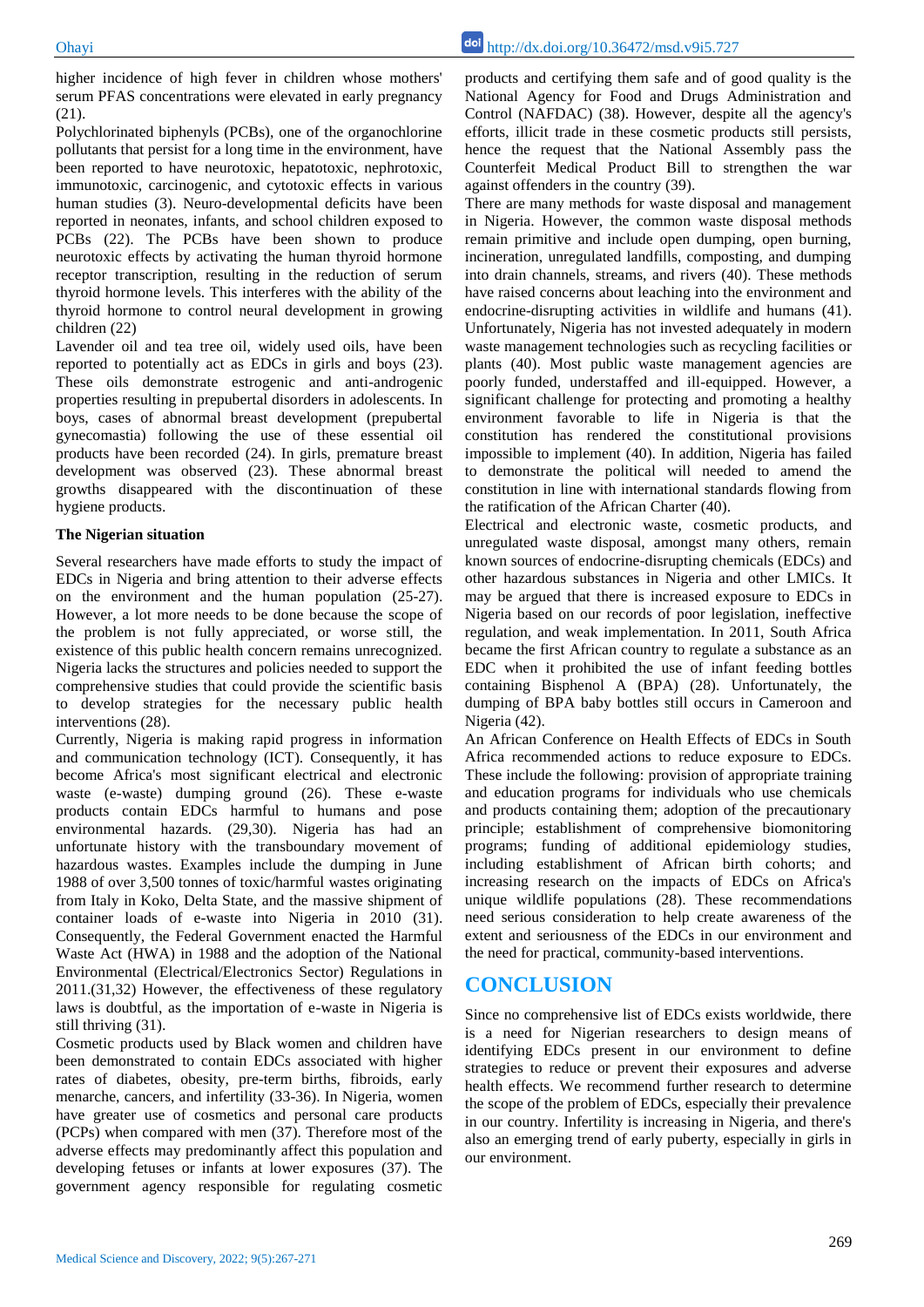A link between these emerging trends and EDCs should also be explored in our society. Finally, further research is required to assess the knowledge and perception of the general public about EDCs, as this will guide policy formulation for community intervention.

**Author Contributions: SRO, OHC, IKN:** Project design, and Literature review. **OHC:** Manuscript preparation, Revisions.

#### **Acknowledgments:** None

**Conflict of interest:** The authors declare no competing interests.

**Ethical approval:** All procedures performed in this study were in accordance with the ethical standards of the institutional research committee.

#### **REFERENCES**

- 1. Lucaccioni L, Trevisani V, Marrozzini L, Bertoncelli N, Predieri B, Lugli L, Berardi A, Iughetti L. Endocrine-Disrupting Chemicals and Their Effects during Female Puberty: A Review of Current Evidence. Int. J. Mol. Sci. 2020, 21, 2078. doi:10.3390/ijms21062078
- 2. United Nations Environment Programme and the World Health Organization, 2013. State of the science of endocrine disrupting chemicals 2012. Edited by Åke Bergman, Jerrold J. Heindel, Susan Jobling, Karen A. Kidd and R. Thomas Zoeller. Available at: https://apps.who.int/iris/bitstream/handle/10665/78102/WHO\_HSE\_PH E\_IHE\_2013.1\_eng.pdf Accessed on 8/04/2022.
- 3. Zoeller RT, Brown TR, Doan LL, et al. Endocrine-disrupting chemicals and public health protection: a statement of principles from The Endocrine Society. Endocrinology. 2012; 153(9):4097-4110. doi:10.1210/en.2012-1422.
- 4. Kipke, M.D. (Ed.) Adolescent Development and the Biology of Puberty: Summary of a Workshop on New Research; National Research Council (US) and Institute of Medicine (US) Forum on Adolescence; National Academy Press: Washington, DC, USA, 1999.
- 5. Grun F, Blumberg B. Endocrine disrupters as obesogens. Mol Cell Endocrinol. 2009;304:19–29
- 6. Landrigan PJ, Goldman LR. Children's vulnerability to toxic chemicals: a challenge and opportunity to strengthen health and environmental policy. Health Aff (Millwood). May; 2011 30(5):842–850. (PubMed: 21543423)
- 7. Meeker JD. Exposure to Environmental Endocrine Disruptors and Child Development Arch Pediatr Adolesc Med. 2012 June 1; 166(6): E1–E7. doi:10.1001/archpediatrics.2012.241.
- 8. Tanner EM, Hallerbäck MU, Wikström S, et al. Early prenatal exposure to suspected endocrine disruptor mixtures is associated with lower IQ at age seven. Environ Int. 2020; 134:105185. doi:10.1016/j.envint.2019.105185
- 9. Titus-Ernstoff L, Troisi R, Hatch EE, et al. Birth defects in the sons and daughters of women who were exposed in utero to diethylstilbestrol (DES). Int J Androl. 2010; 33(2):377–384.
- 10. Prevention USCfDCa. Fourth National Report on Human Exposure to Environmental Chemicals. Washington, DC: Centers for Disease Control and Prevention; 2010.
- 11. Bernier MR, Vandenberg LN. Handling of thermal paper: Implications for dermal exposure to bisphenol A and its alternatives. PLoS One. 2017; 12(6):e0178449. doi:10.1371/journal.pone.0178449
- 12. Yang CZ, Yaniger SI, Jordan VC, Klein DJ, Bittner GD. Most plastic products release estrogenic chemicals: a potential health problem that can be solved. Environ Health Perspect.  $2011$ ;  $119(7)$ :989-996. doi:10.1289/ehp.1003220.
- 13. Schug TT, Janesick A, Blumberg B, Heindel JJ. Endocrine disrupting chemicals and disease susceptibility. J Steroid Biochem Mol Biol. 2011; 127(3–5):204–215.
- 14. La Merrill MA, Vandenberg LN, Smith MT, et al. Consensus on the key characteristics of endocrine-disrupting chemicals as a basis for hazard identification. Nat Rev Endocrinol. 2020; 16(1):45-57. doi:10.1038/s41574-019-0273-8.
- 15. Yilmaz B, Terekeci H, Sandal S, Kelestimur F. Endocrine disrupting chemicals: exposure, effects on human health, mechanism of action, models for testing and strategies for prevention. Rev Endocr Metab Disord. 2020; 21(1):127-147. doi: 10.1007/s11154-019-09521-z.
- 16. Nowak K, Jablonska E, Ratajczak-Wrona W. Immunomodulatory effects of synthetic endocrine disrupting chemicals on the development and functions of human immune cells. Environment International. 2019; 125:350-364. doi: 10.1016/j.envint.2019.01.078
- 17. Martin EM, Stýblo M, Fry RC. Genetic and epigenetic mechanisms underlying arsenic-associated diabetes mellitus: a perspective of the current evidence. Epigenomics. 2017; 9(5):701-710. doi: 10.2217/epi-2016-0097.
- 18. Mohammed Abdul KS, Jayasinghe SS, Chandana EP, Jayasumana C, De Silva PM. Arsenic and human health effects: a review. Environ. Toxicol. Pharmacol. 2015; 40(3):828–846. doi: 10.1016/j.etap.2015.09.016
- 19. Kioumourtzoglou MA, Coull BA, O'Reilly ÉJ, Ascherio A, Weisskopf MG. Association of Exposure to Diethylstilbestrol During Pregnancy With Multigenerational Neurodevelopmental Deficits. JAMA Pediatr. 2018; 172(7):670-677. doi:10.1001/jamapediatrics.2018.0727
- 20. Grandjean P, Heilmann C, Weihe P, Nielsen F, Mogensen UB, Timmermann A, Budtz-Jørgensen E. Estimated exposures to perfluorinated compounds in infancy predict attenuated vaccine antibody concentrations at age 5-years. J Immunotoxicol. 2017; 14(1):188-195. doi: 10.1080/1547691X.2017.1360968.
- 21. Dalsager L, Christensen N, Husby S, Kyhl H, Nielsen F, Høst A, Grandjean P, Jensen TK. Association between prenatal exposure to perfluorinated compounds and symptoms of infections at age 1–4 years among 359 children in the Odense Child Cohort. Environ. Intl. 2016; 96:58–64. doi: 10.1016/j.envint.2016.08.026.
- 22. Gauger KJ, Giera S, Sharlin DS, Bansal R, Iannacone E, Zoeller RT. Polychlorinated biphenyls 105 and 118 form thyroid hormone receptor agonists after cytochrome P4501A1 activation in rat pituitary GH3 cells. Environ Health Perspect. 2007; 115(11):1623-30. doi: 10.1289/ehp.10328.
- 23. Ramsey JT, Li Y, Arao Y, Naidu A, Coons LA, Diaz A, Korach KS. Lavender Products Associated With Premature Thelarche and Prepubertal Gynecomastia: Case Reports and Endocrine-Disrupting Chemical Activities. J Clin Endocrinol Metab. 2019; 104(11):5393- 5405. doi: 10.1210/jc.2018-01880.
- 24. Henley DV, Lipson N, Korach KS, Bloch CA. Prepubertal gynecomastia linked to lavender and tea tree oils. N Engl J Med. 2007; 356(5):479-85. doi: 10.1056/NEJMoa064725.
- 25. Inam EJ, Nwoke IB, Udosen ED, Offiong NA. Ecological risks of phenolic endocrine disrupting compounds in an urban tropical river. Environmental Science and Pollution Research. 2019; 26(21):21589-97.
- 26. Igharo OG, Anetor JI, Osibanjo O, et al. Endocrine disrupting metals lead to alteration in the gonadal hormone levels in Nigerian ewaste workers. Universa Medicina. 2018; 37(1): 65–74. doi: 10.18051/UnivMed.2018.v37. 65-74
- 27. Archibong IE, Okonkwo CJ, Wegwu MO, Okonkwo CJ. Distribution and health risk assessment of selected endocrine disrupting chemicals in two fish species obtained from Choba River in Rivers State, Nigeria. Bioengineering and Bioscience. 2017;5(4):65-73. doi: 10.13189/bb.2017.050402